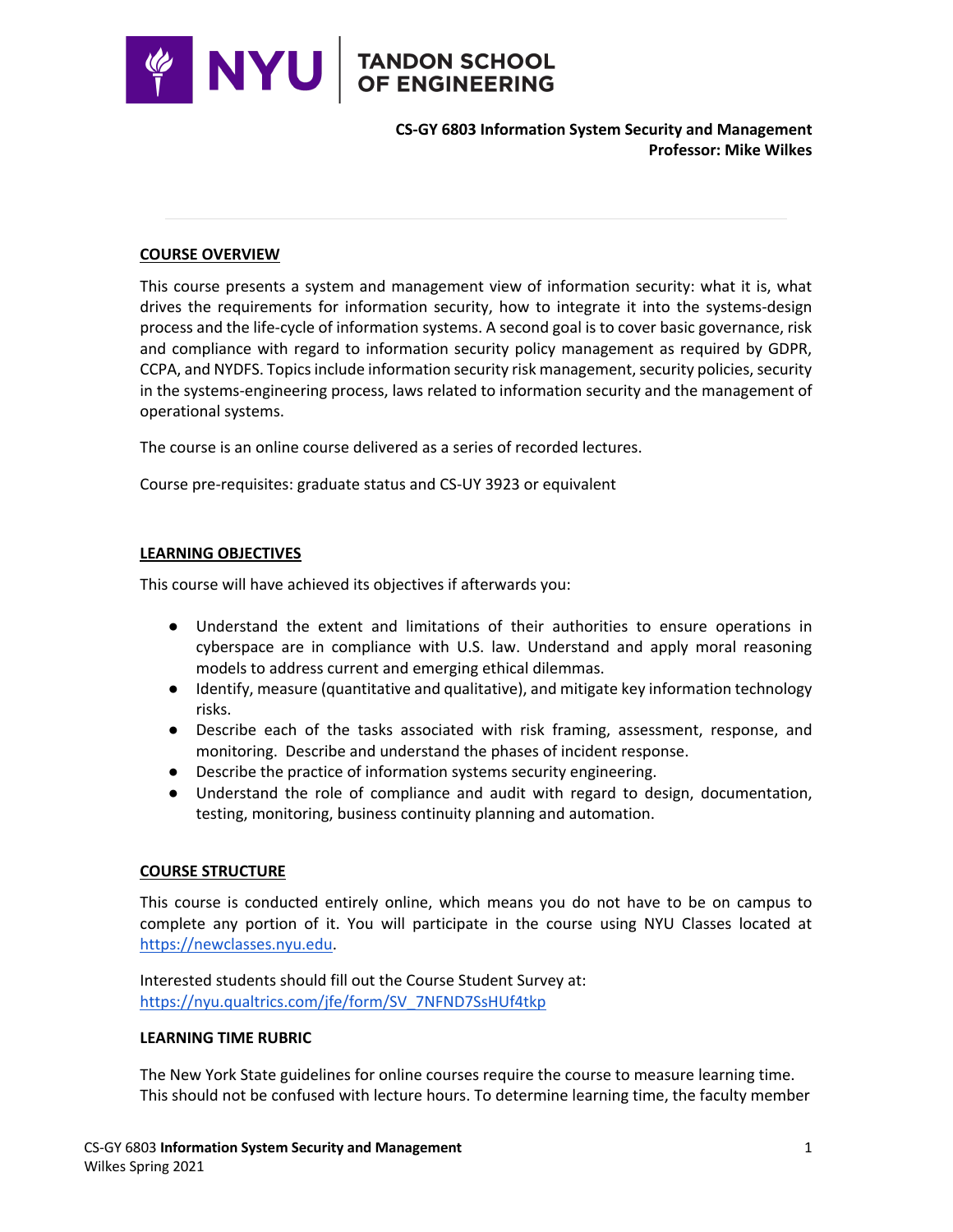

developing and/or teaching the online course should calculate how much time a student doing satisfactory work would take to complete the work of the course.

For more information on NYS policies, please go to: http://www.highered.nysed.gov/ocue/ded/policies.html

| <b>Learning Time</b><br>Element | Asynchronous*/<br>Synchronous** | <b>Time on Task</b><br>for Students<br>(weekly) | <b>Notes</b>                                               |
|---------------------------------|---------------------------------|-------------------------------------------------|------------------------------------------------------------|
| Lecture (Active<br>Module)      | Asynchronous                    | $2 - 3$ hours                                   | Zoom recorded lectures                                     |
| <b>Discussions</b>              | Asynchronous                    | 0.5 hours                                       | Students discuss the lecture or ask<br>questions in Slack. |
| Readings &<br>Assignments       | Asynchronous                    | 2.5 hours                                       | Students complete readings and<br>assignments each week.   |
| Infosec News                    | Asynchronous                    | $1 - 2$ hours                                   | Students read the #infosec-news<br>channel on Slack        |

\*Asynchronous learning is defined as any non-real time student learning, such as recorded lecture, podcast, interactive module, articles, websites, etc. This also includes any student-to-student or faculty-to-student communication that may happen with an asynchronous tool, such as instant messaging channels, e-mail, direct messaging, etc.

\*\*Synchronous learning is defined as any real-time student-to-student and/or faculty-tostudent learning, such as a live webinar session or other video/audio communication service.

#### **COURSE COMMUNICATION**

Zoom meeting links will be added to the NYU Classes Weekly Sessions pages and recording links announced via NYU Classes emails each week. Homework assignments and discussion topics are posted at the same time. A team project is also required.

#### **TEAM PROJECT**

The team project is comprised of teams of 6-8 students. Students form their own teams and select a project within the guidelines presented. Team projects must be approved by the instructor. If required, teams will be adjusted to ensure a balanced mixture of learning styles and profiles.

Once the project teams are formed, send an email describing the proposed project by the end of week 2. Final approved project proposals are due by week 3.

A Team Project Proposal consists of: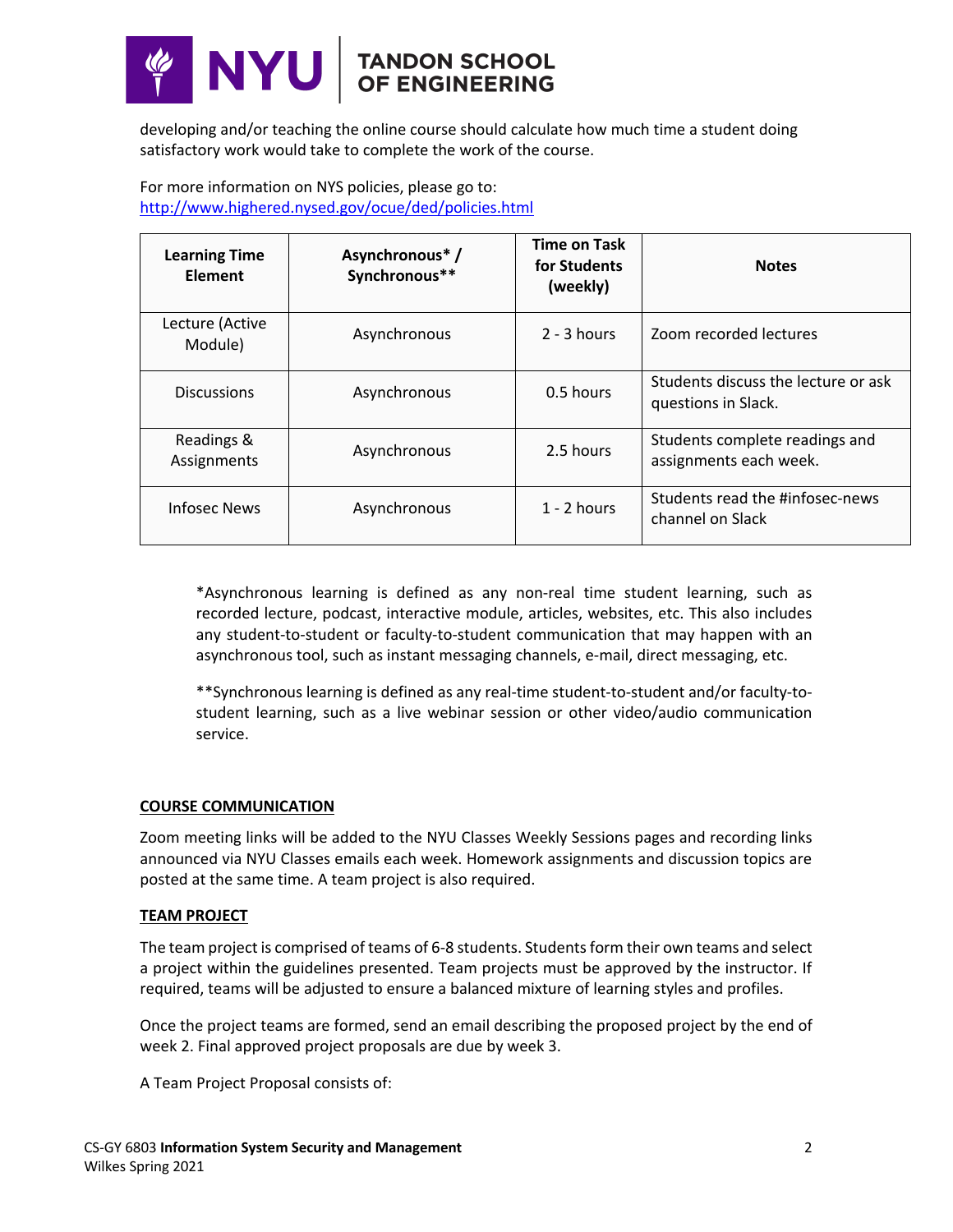

# **TANDON SCHOOL<br>OF ENGINEERING**

- Team Name (one of the hardest things we do in IT is to name things):
- Project Objective:
- Mission Statement:
- Project Plan:
- High Level Diagram:
- Project Outcomes:

Team Project Deliverables:

- Draft Project Proposal by week 2 (PDF)
- Final Project Proposal by week 3 (PDF)
- Draft Project Report by week 6 (PDF)
- Draft Project Executive Presentation by week 9 (slides)
- Final Project Report due on semester final exam date (PDF, slides & video recording of Executive Presentation)

#### **Homework and Reading Assignments**

You have 8 days following the posting of the homework, reading assignments and discussion topics to submit your work. Observed holidays will be taken into account with additional time provided. You are responsible for the materials in the reading assignments.

The practice of Information System Security is at the core of this course. All aspects of managing information security tools, processes and teams cannot be covered in one semester. But the essentials of praxis (theory and practice combined) can and will be exercised over the course of this 12 week class. Your participation level, however, will to some degree determine just what you get out of the class. I can enthuse at you for 30 hours (12 Saturday lectures of 2.5 hours each), but at the end of the day the degree to which you will be inspired and engaged is in your own hands.

#### **RECOMMENDED READINGS**

While there is no single textbook which covers most of the material in this course in a complete or exhaustive manner, one online book will be used for several reading assignments:

#### Anderson, *Security Engineering*, Third Edition,

ISBN-13: 9781119642787, Wiley, December 2020.

- An excellent book on many aspects of security and recently published
- More oriented towards technology than management
- Great examples of the results of good security engineering in the real world, including system flaws
- Reflects a system view of security, but does not reflect a systems engineering process view or how to get there.

Other references: various web sites, articles, books and research papers are listed as reading assignments on a per lecture basis.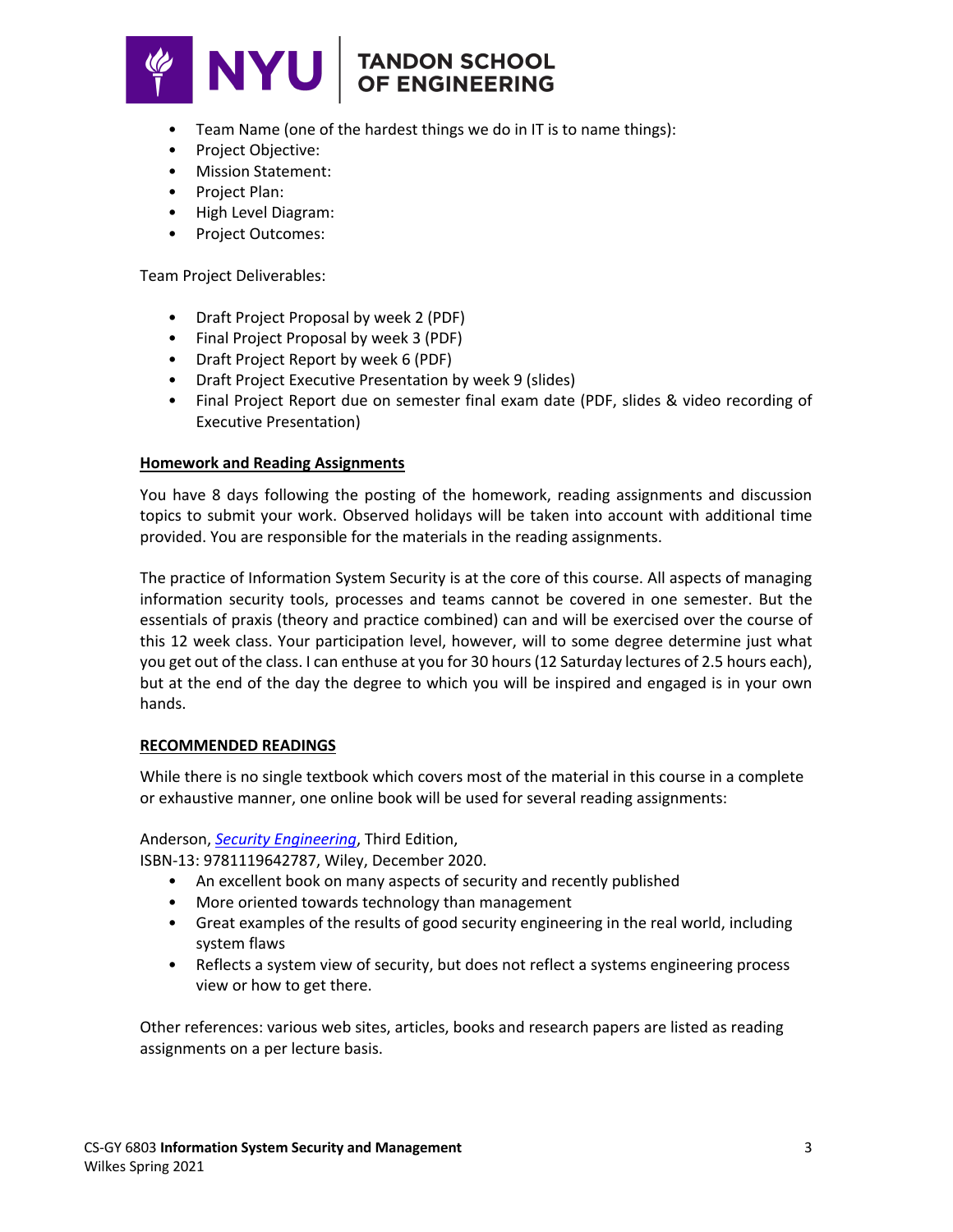

# $\mathbf{N}$  $\mathbf{V}$   $\parallel$  TANDON SCHOOL

#### **COURSE OUTLINE**

#### **Part I: Introduction**

#### [1/30] **Week 1: Information Security and Risk Management**

- Course Introduction
- What is Information Security? What is Risk?

#### [2/6] **Week 2: Information Systems Security Technique**

- People, Process and Tools
- Identity & Access Management
- Privileged Identity Management

#### [2/13] **Week 3: Data Classification**

- Data-centric Security vs Perimeter-based Security
- Types of Data: Structured and Unstructured
- Data and the future of Privacy Engineering

#### [2/20] **Week 4: Information Systems Engineering**

- Legacy Designs
- **Modern Reference Architectures**
- Configuration Management/Drift
- Asset Management

#### [2/27] **Week 5: Incident Response**

- Phases of Incident Response
- NIST Cyber Security Framework
- ITIL v4 (former acronym: Information Technology Infrastructure Library)

#### **Part II: Managing Information Systems Security**

#### [3/6] **Week 6: Vulnerability Management**

- OS Security Patching
- Application Patching
- Vulnerability Scanning

#### [3/13] **Week 7: Business Continuity Planning**

**Business Impact Analysis**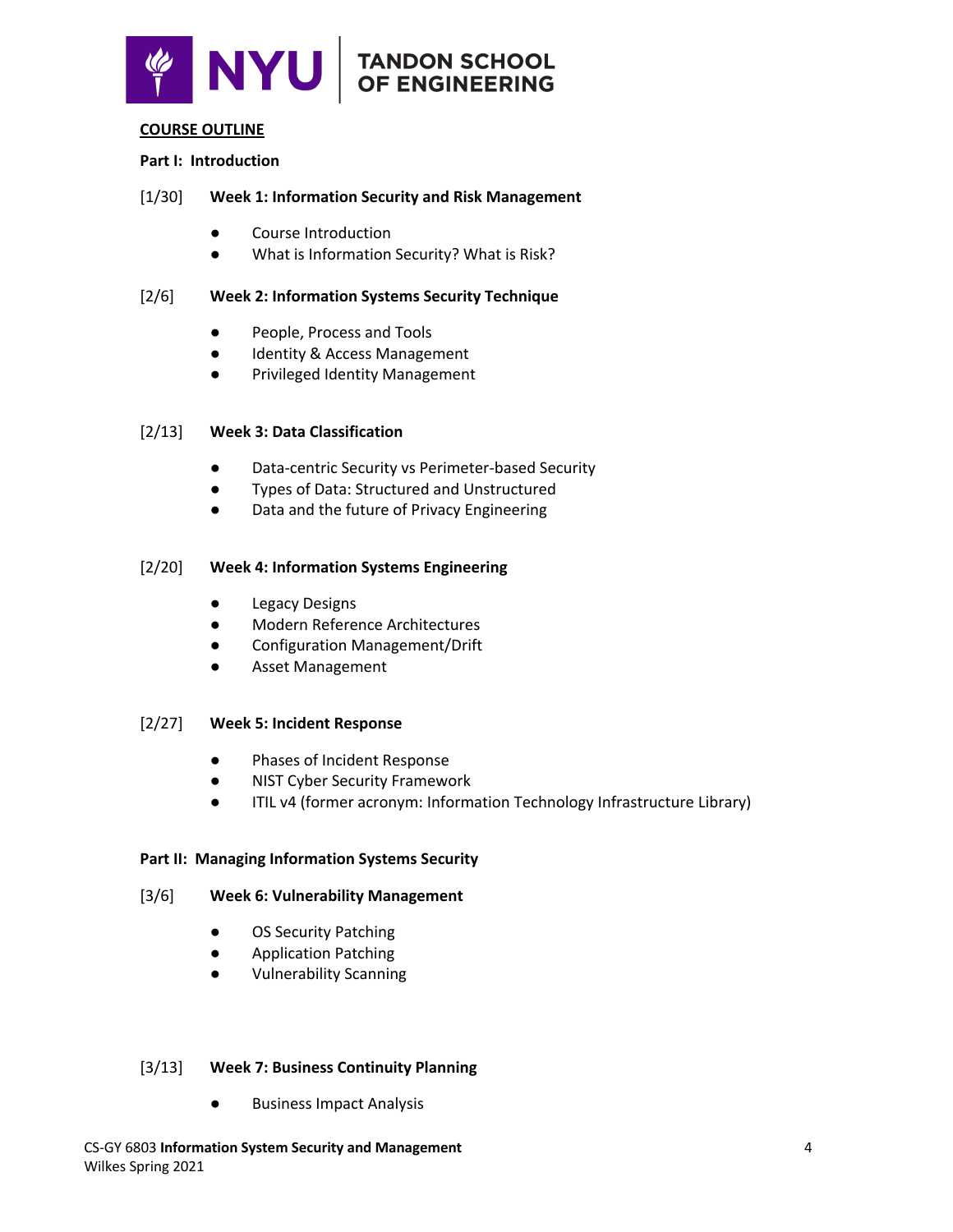

- Disaster Scenarios
- **BCP/DR Testing**

### *[3/19] Spring Break Long Weekend*

#### [3/27] **Week 8: Documentation and Design**

- Diagrams: High Level, System, Data Flow
- Runbooks, Wikis, Release Notes and Repositories
- **Threat Modeling**

#### *[4/2] Easter Weekend*

#### [4/10] **Week 9: Testing and Automation**

- Application Testing
- Penetration Testing
- Scripting, Infrastructure as Code and DevSecOps

#### *[4/19] Spring Break Long Weekend*

- [4/24] **Week 10: Governance, Risk and Compliance**
	- The Executive Management Perspective
	- "Reasonable" Security Controls and Lawyers
	- Compliance and Regulatory Requirements (GDPR, PCI, SOX, HIPPA, CCPA, NYPA, etc)

#### [5/1] **Week 11: Audit and Observability**

- Change Control and SDLC
- Who's Watching the Watchers?
- Threat Intelligence

#### [5/8] **Week 12: Information Security Policy**

- WISP: Written Information Security Policy
- SIRP: Security Incident Response Policy
- Training and Security Awareness

#### **[May 8, 2021] [Final Project Report Deliverables Due]**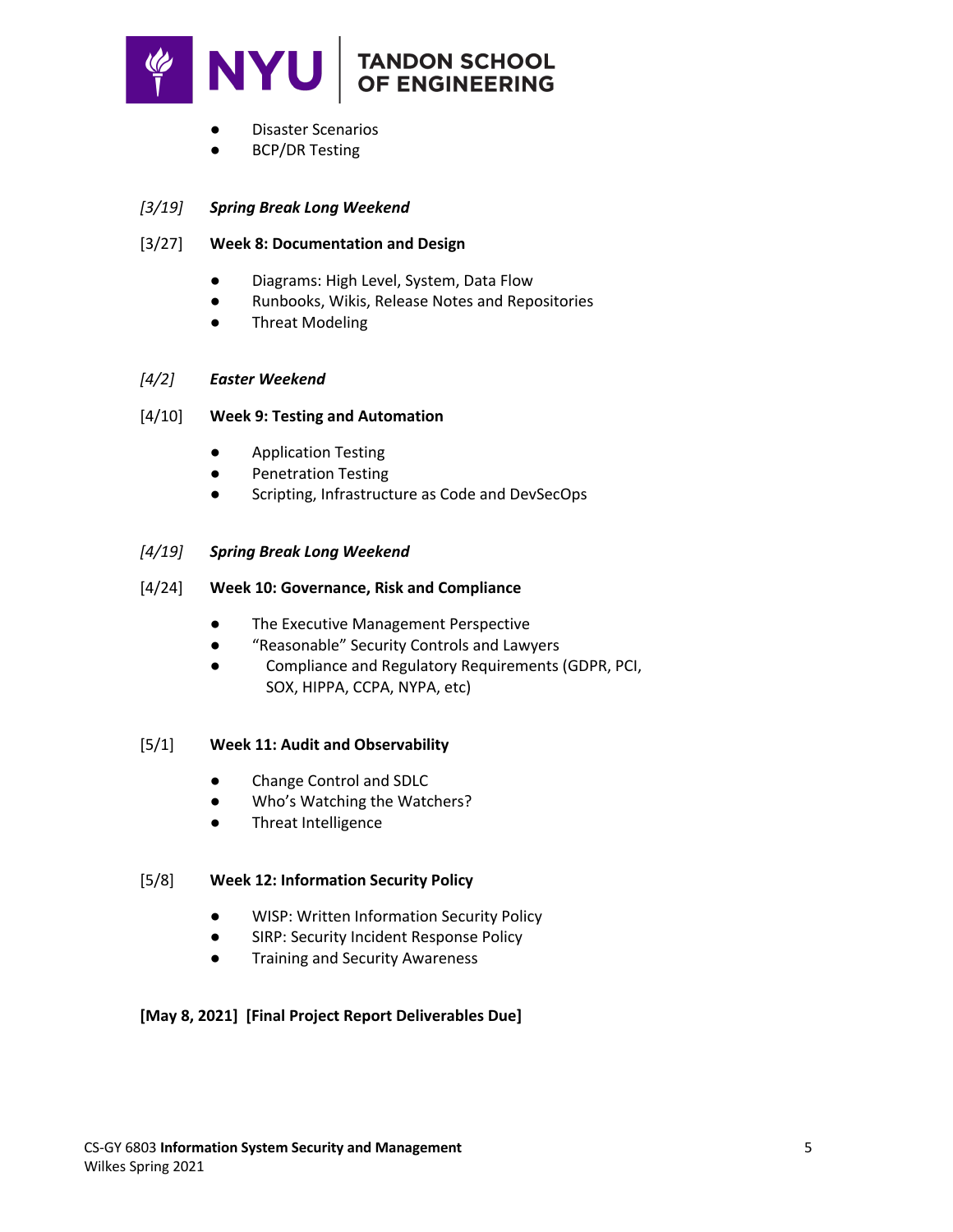

# NYU TANDON SCHOOL

#### **GRADING**

The course grade is based on a project (40%), homework (40%) and participation (20%). Your participation is comprised of Tandon School of Engineering Discussion Forum participation as well as your correspondence with the instructor and your classmates. There is no mid-term or final examination.

#### **PROGRAM POLICIES**

#### **Moses Center Statement of Disability**

If you are student with a disability who is requesting accommodations, please contact New York University's Moses Center for Students with Disabilities (CSD) at 212-998-4980 or mosescsd@nyu.edu. You must be registered with CSD to receive accommodations. Information about the Moses Center can be found at www.nyu.edu/csd. The Moses Center is located at 726 Broadway on the 3rd floor.

# **NYU School of Engineering Policies and Procedures on Academic Misconduct – complete Student Code of Conduct here**

- A. Introduction: The School of Engineering encourages academic excellence in an environment that promotes honesty, integrity, and fairness, and students at the School of Engineering are expected to exhibit those qualities in their academic work. It is through the process of submitting their own work and receiving honest feedback on that work that students may progress academically. Any act of academic dishonesty is seen as an attack upon the School and will not be tolerated. Furthermore, those who breach the School's rules on academic integrity will be sanctioned under this Policy. Students are responsible for familiarizing themselves with the School's Policy on Academic Misconduct.
- B. Definition: Academic dishonesty may include misrepresentation, deception, dishonesty, or any act of falsification committed by a student to influence a grade or other academic evaluation. Academic dishonesty also includes intentionally damaging the academic work of others or assisting other students in acts of dishonesty. Common examples of academically dishonest behavior include, but are not limited to, the following:
	- 1. Cheating: intentionally using or attempting to use unauthorized notes, books, electronic media, or electronic communications in an exam; talking with fellow students or looking at another person's work during an exam; submitting work prepared in advance for an in-class examination; having someone take an exam for you or taking an exam for someone else; violating other rules governing the administration of examinations.
	- 2. Fabrication: including but not limited to, falsifying experimental data and/or citations.